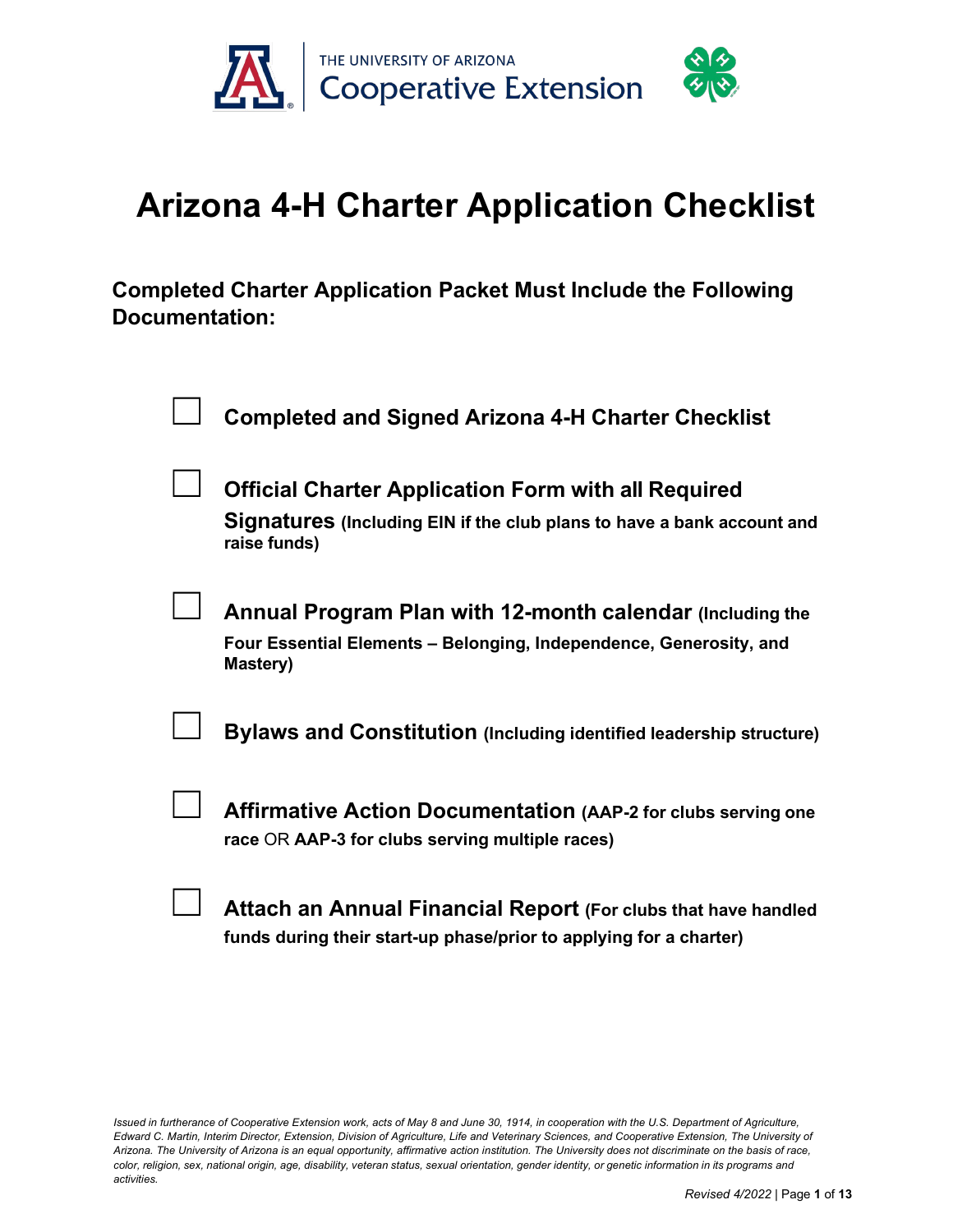

# **Arizona 4-H Charter Checklist**

### **4-H National Headquarters and Arizona 4-H Youth Development require that all clubs be chartered.**

Please complete this checklist to determine whether your club has met the Arizona 4-H Club charter requirements. This checklist will be reviewed by your County 4-H Extension Agent. Chartered 4-H clubs are permitted to use the 4-H Name and Emblem according to United States Department of Agriculture guidelines. Clubs that meet these minimum requirements will be granted / may continue a charter.

| Name of 4-H Club:          | 9-digit EIN: |  |
|----------------------------|--------------|--|
| Name of Contact Leader:    |              |  |
| Address of Contact Leader: |              |  |

| Criteria (mark to show whether criteria are met / not met)                                                                                     | <b>Met</b> | <b>Not Met</b> |
|------------------------------------------------------------------------------------------------------------------------------------------------|------------|----------------|
| All our adult club volunteers are certified through the Arizona 4-H<br>volunteer process and hold a current AZ DPS fingerprint clearance card. |            |                |
| Our 4-H Club has at least five youth members from at least three<br>different families.                                                        |            |                |
| The name of our 4-H club was approved through the county extension<br>office (name must contain "4-H").                                        |            |                |
| Our club plans to conduct a minimum of six regular club meetings per<br>year.                                                                  |            |                |
| Our club has current constitution and bylaws.                                                                                                  |            |                |
| Our club has elected officers.                                                                                                                 |            |                |
| Our 4-H club agrees to provide a welcoming and safe environment for all<br>club members.                                                       |            |                |
| Our club agrees to follow all national, state, and county 4-H policies and<br>procedures.                                                      |            |                |
| Our 4-H club agrees to follow the national and state 4-H guidelines for<br>use of the 4-H Name and Emblem (18 USC § 707).                      |            |                |
| Our club agrees to follow national and state 4-H guidelines for<br>fundraising.                                                                |            |                |
| Our club has at least 2 signatures on our bank account (all checks<br>require 2 signatures).                                                   |            |                |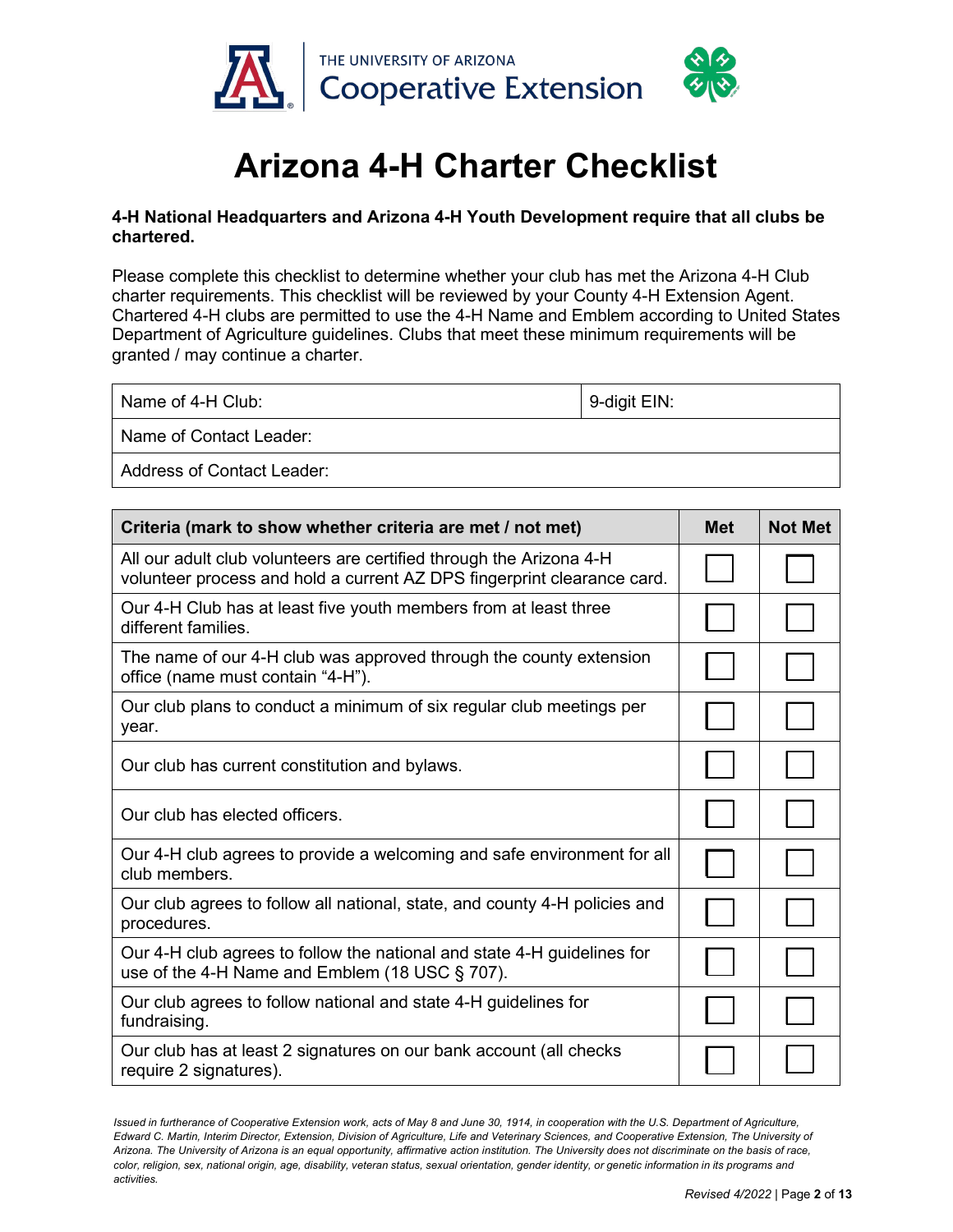

THE UNIVERSITY OF ARIZONA<br>Cooperative Extension



| Criteria (mark to show whether criteria are met / not met)                                                      | Met | <b>Not Met</b> |
|-----------------------------------------------------------------------------------------------------------------|-----|----------------|
| Our club has a budget that has been approved by the membership and<br>turned in to the county extension office. |     |                |
| Our club agrees to submit a financial report at the end of each club<br>program year.                           |     |                |

| Additional comments from club leader(s): |
|------------------------------------------|
|                                          |
|                                          |
|                                          |
|                                          |
| Leader's signature and date:             |
| Reviewer comments:                       |
|                                          |
|                                          |
|                                          |
|                                          |
| 4-H agent signature and date:            |

**For State 4-H Office use only:**

☐Charter granted

☐Charter denied (include explanation below)

State 4-H Office signature and date: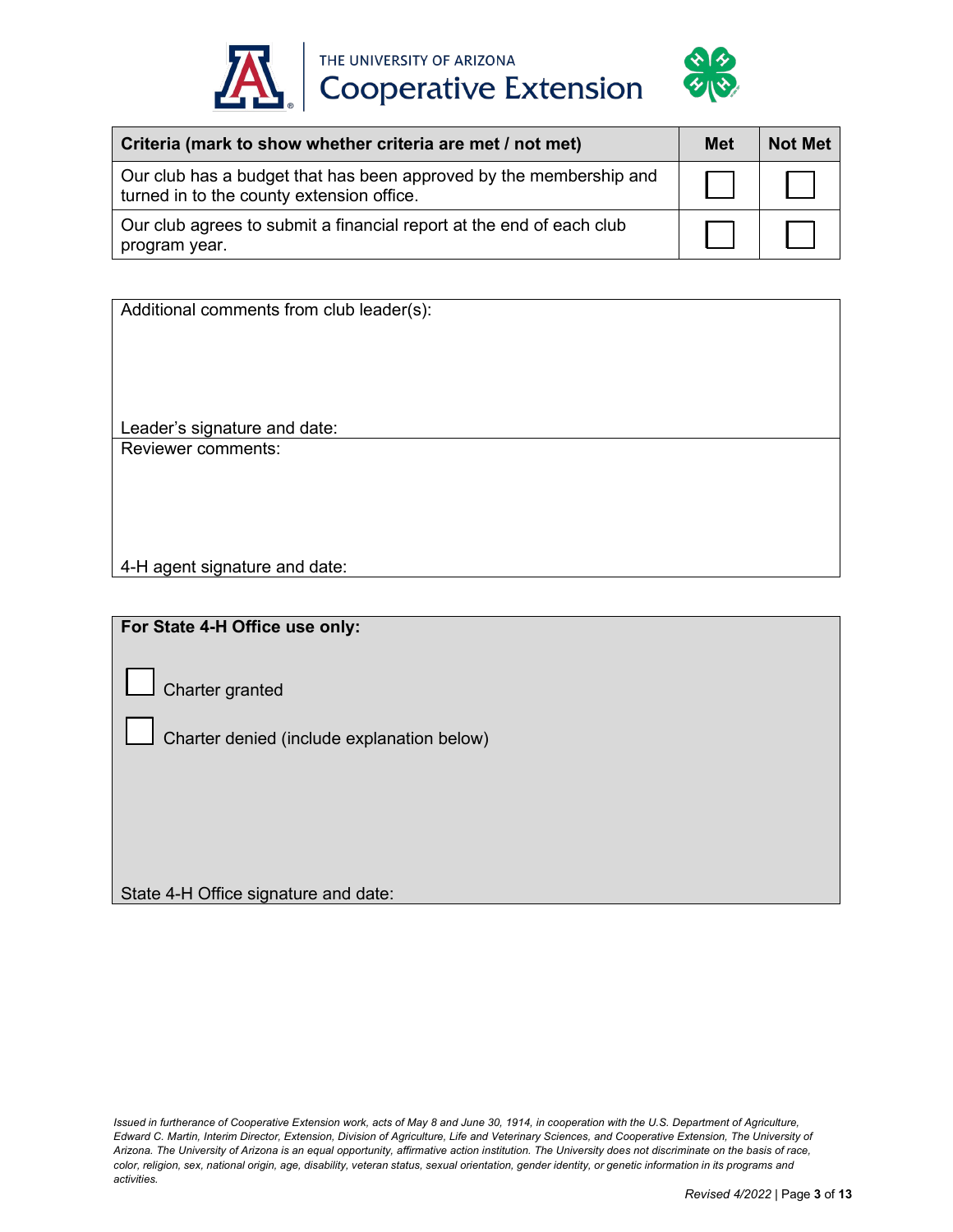

# **Arizona 4-H Charter Application**

| County:                                                                             | Date:                                            |                |  |
|-------------------------------------------------------------------------------------|--------------------------------------------------|----------------|--|
| Name of 4-H club/group:                                                             |                                                  |                |  |
| Date 4-H club/group was established:<br>(if previously in existence)                |                                                  |                |  |
| # of current $4-H$<br>youth members:                                                | # of current certified<br>4-H volunteer leaders: |                |  |
| Has a copy of the club's draft yearly program plan<br>been submitted to the county? | Yes                                              | N <sub>0</sub> |  |
| Has a copy of the club's preliminary bylaws been<br>submitted to the county?        | Yac                                              |                |  |

# **One current certified 4-H volunteer who will provide adult leadership to the club:**  Name: Address: City: Zip: Email address: Phone number:

If the club plans to open a bank account, fund raise, accept donations, or apply for grants, a nine-digit EIN (Employer Identification Number) is required from the IRS.

Please note EIN:

The club/group in  $\Box$ **county meets the requirements to be a 4-H authorized group and respectfully requests an official 4-H Charter in order to operate as a legal 4-H group with all the right and responsibilities associated therewith.**

**Our 4-H group declares that it does not discriminate in its membership or program practices on the basis of race, color, religion, sex, national origin, age, disability, veteran status, sexual orientation, gender identity, or genetic information. The nondiscriminatory nature of this club's membership and activities will be made known to the local community by all reasonable efforts.**

**I agree with the above statements and assert that all information provided is complete and true to the best of my knowledge. Required signatures:**

| (Club President)                | (Club Secretary)         |
|---------------------------------|--------------------------|
| Certified 4-H Volunteer Leader) | (County Extension Agent) |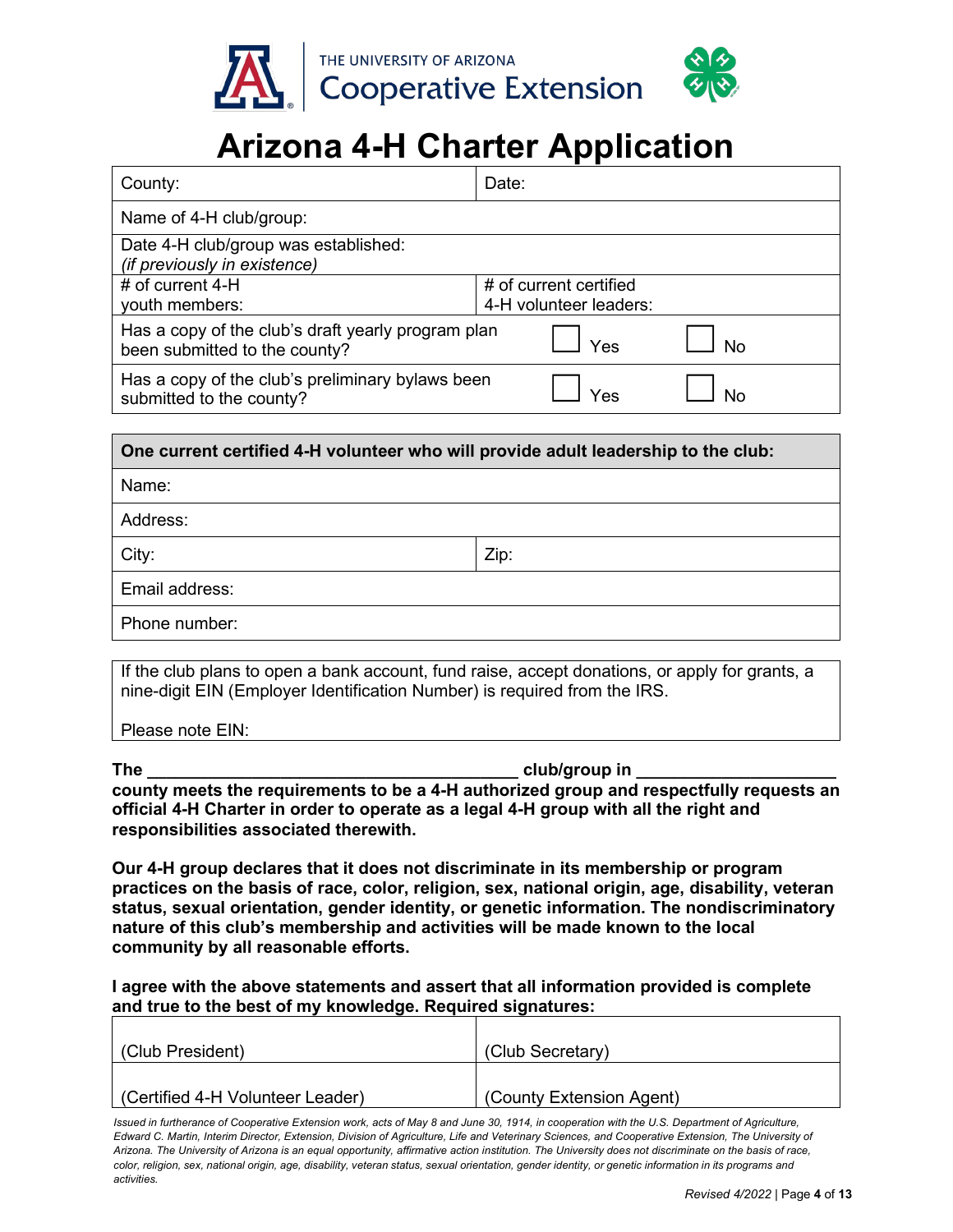

# **Annual Program Plan**

*Note: This is a template that groups may use to begin their program planning. Groups are free to develop and submit a plan in a format that better meets their needs. Successful program planning includes goals or desired outcomes, a plan of action, and a general timeline. Exact dates and times are not critical. However, the more planning done in advance, the more likely the group will achieve its goals. To provide a variety of learning experiences, the Four Essential Elements (Mastery, Independence, Generosity and Belonging) must be included in the Program Plan.*

| 4-H Group:                | Year: |  |
|---------------------------|-------|--|
| Group goals for the year: |       |  |
| 1.                        |       |  |
| 2.                        |       |  |
| 3.                        |       |  |

| Gathering | <b>Things to Do</b>                              | <b>Committee/Person(s)</b><br><b>Responsible</b> | <b>Essential Element(s)</b><br><b>Addressed</b>            |
|-----------|--------------------------------------------------|--------------------------------------------------|------------------------------------------------------------|
| Date:     | Theme:                                           |                                                  |                                                            |
| Place:    | Activity for early arrivals:<br>Business items:  |                                                  | $\Box$ Mastery<br>$\Box$ Independence                      |
| Time:     | Educational program:<br>Recreation/refreshments: |                                                  | $\Box$ Generosity<br>$\Box$ Belonging                      |
| Date:     | Theme:                                           |                                                  |                                                            |
| Place:    | Activity for early arrivals:<br>Business items:  |                                                  | $\Box$ Mastery<br>$\Box$ Independence<br>$\Box$ Generosity |
| Time:     | Educational program:<br>Recreation/refreshments: |                                                  | $\Box$ Belonging                                           |
| Date:     | Theme:                                           |                                                  |                                                            |
| Place:    | Activity for early arrivals:<br>Business items:  |                                                  | $\Box$ Mastery<br>$\Box$ Independence<br>$\Box$ Generosity |
| Time:     | Educational program:<br>Recreation/refreshments: |                                                  | $\Box$ Belonging                                           |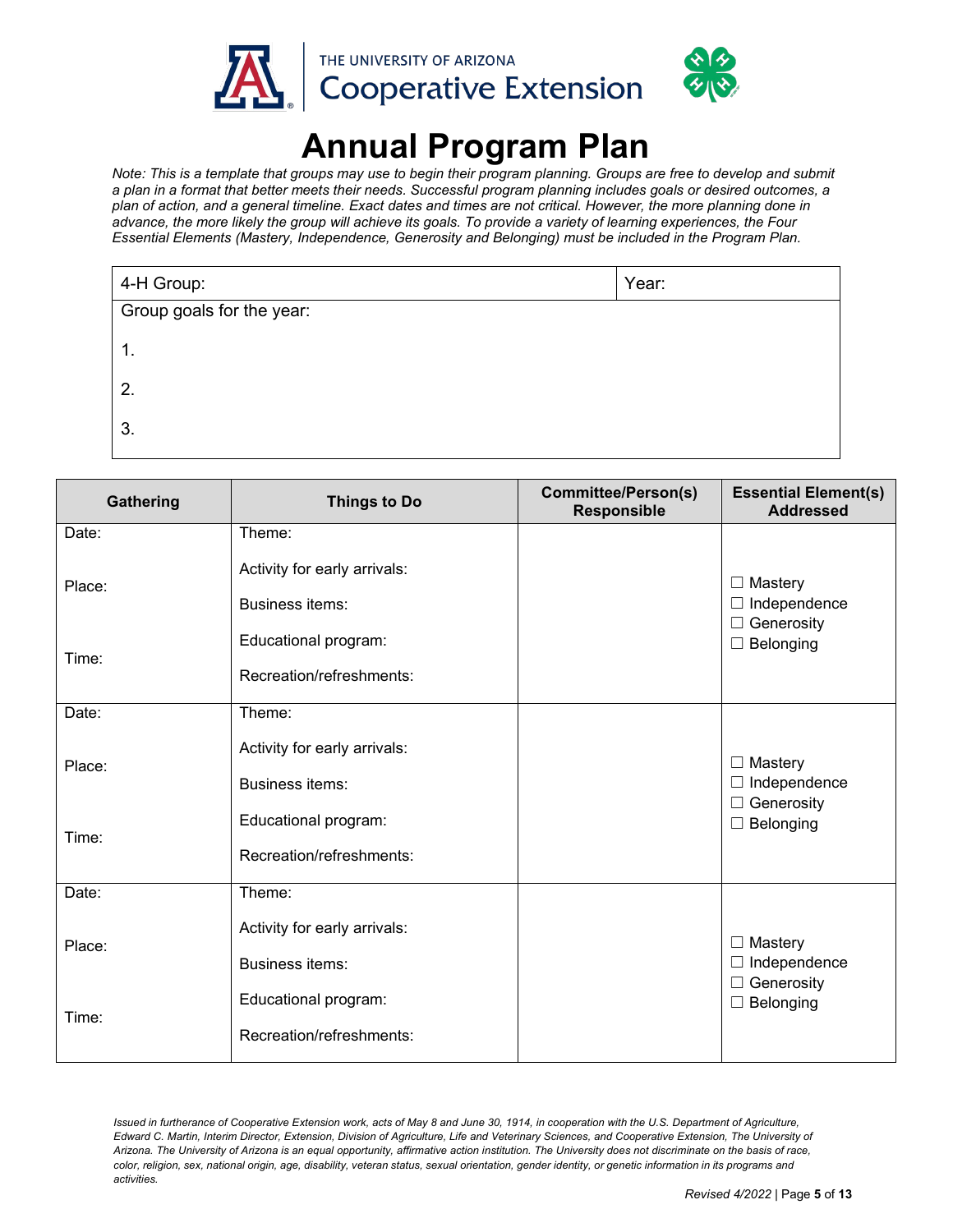



THE UNIVERSITY OF ARIZONA<br>Cooperative Extension

| Gathering | <b>Things to Do</b>          | <b>Committee/Person(s)</b><br>Responsible | <b>Essential Element(s)</b><br><b>Addressed</b> |
|-----------|------------------------------|-------------------------------------------|-------------------------------------------------|
| Date:     | Theme:                       |                                           |                                                 |
|           | Activity for early arrivals: |                                           |                                                 |
| Place:    | Business items:              |                                           | $\Box$ Mastery<br>$\Box$ Independence           |
|           | Educational program:         |                                           | $\Box$ Generosity<br>$\Box$ Belonging           |
| Time:     | Recreation/refreshments:     |                                           |                                                 |
| Date:     | Theme:                       |                                           |                                                 |
| Place:    | Activity for early arrivals: |                                           | $\Box$ Mastery                                  |
|           | Business items:              |                                           | $\Box$ Independence                             |
| Time:     | Educational program:         |                                           | $\Box$ Generosity<br>$\Box$ Belonging           |
|           | Recreation/refreshments:     |                                           |                                                 |
| Date:     | Theme:                       |                                           |                                                 |
| Place:    | Activity for early arrivals: |                                           | $\Box$ Mastery                                  |
|           | Business items:              |                                           | $\Box$ Independence                             |
| Time:     | Educational program:         |                                           | $\Box$ Generosity<br>$\Box$ Belonging           |
|           | Recreation/refreshments:     |                                           |                                                 |
| Date:     | Theme:                       |                                           |                                                 |
| Place:    | Activity for early arrivals: |                                           | $\Box$ Mastery                                  |
|           | Business items:              |                                           | $\Box$ Independence                             |
| Time:     | Educational program:         |                                           | $\Box$ Generosity<br>$\Box$ Belonging           |
|           | Recreation/refreshments:     |                                           |                                                 |
| Date:     | Theme:                       |                                           |                                                 |
|           | Activity for early arrivals: |                                           | $\Box$ Mastery                                  |
| Place:    | Business items:              |                                           | $\Box$ Independence                             |
|           | Educational program:         |                                           | $\Box$ Generosity<br>$\Box$ Belonging           |
| Time:     | Recreation/refreshments:     |                                           |                                                 |

*Print additional copies of this page to plan more programming.*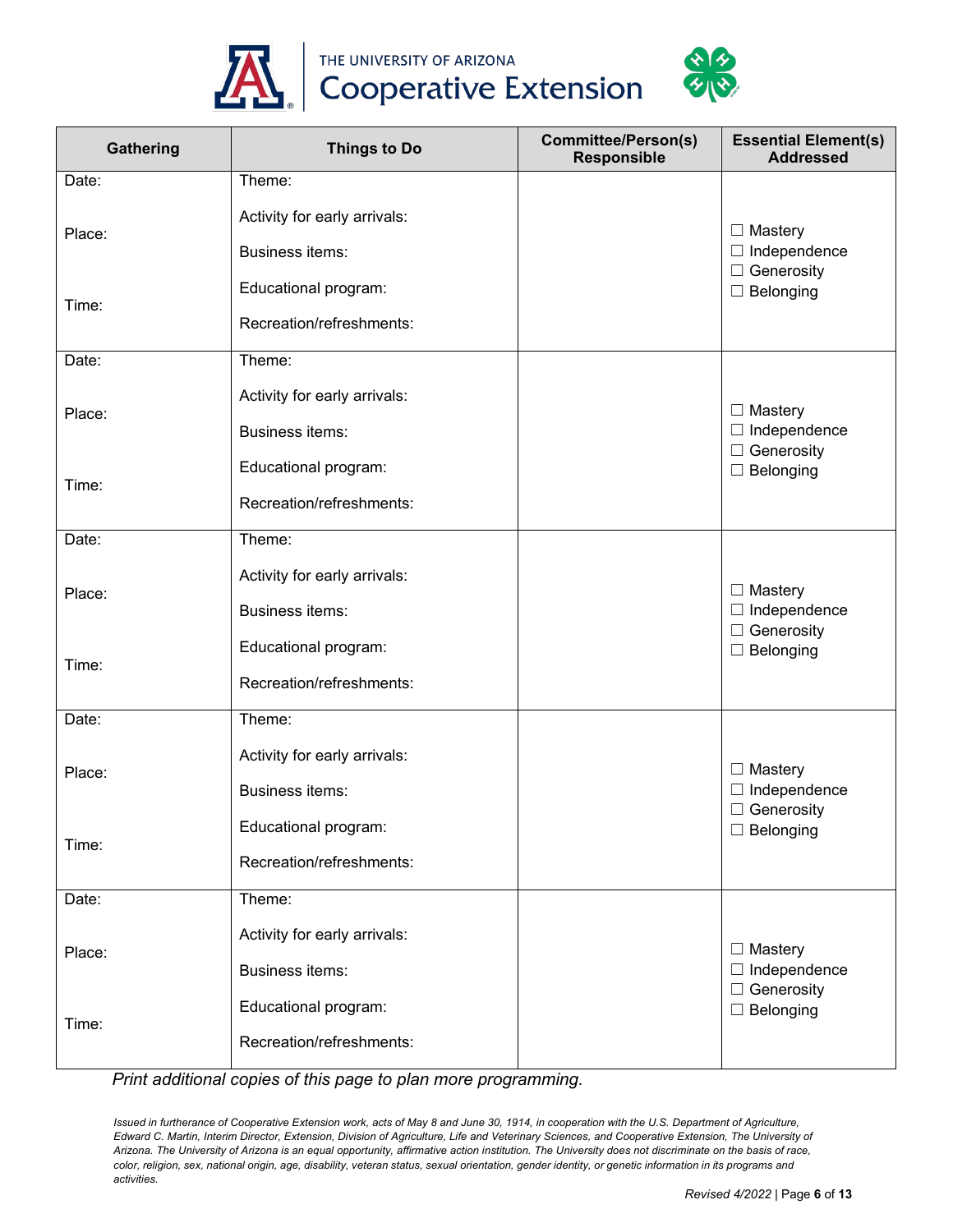

# **Sample Arizona 4-H Club Bylaws**

# **Article I. Election of Officers**

The Officers shall be elected at the first meeting of the club year.

# **Article II. Duties of Officers**

The *President* shall preside at all meetings of the club, appoint committees, call special meetings, preserve order, and perform such other duties as are for the best interest of the club.

The *Vice-President* shall perform the duties of the President in the absence of the President, be an ex-officio member of all committees to see that each functions, and help secure new members.

The *Secretary* shall keep the minutes of each meeting, carry on all official correspondence of the club, and keep a correct enrollment of the club. The Secretary requests an official club charter along with the other officers.

The *Treasurer* shall receive and be accountable for all money belonging to the club and shall pay it out only upon the order of the president and local leader, keeping a record of all receipts and expenditures.

The *Reporter* shall write news reports of the club's activities and send it to local newspapers and social media outlets.

The *Recreation Leader* shall be responsible for get acquainted games and recreation at club meetings.

The *Parliamentarian* advises the president on proper parliamentary procedures during business meetings.

#### **Article III. Committees**

Committees for special purposes may be appointed by the President at any time.

#### **Article IV. Meetings**

The regular meetings of the club shall take place on the day of the following months: (fill in as appropriate to your club)

Special meetings may be called by the President.

#### **Article V. Quorum**

A quorum to do business shall consist of a majority of the club membership.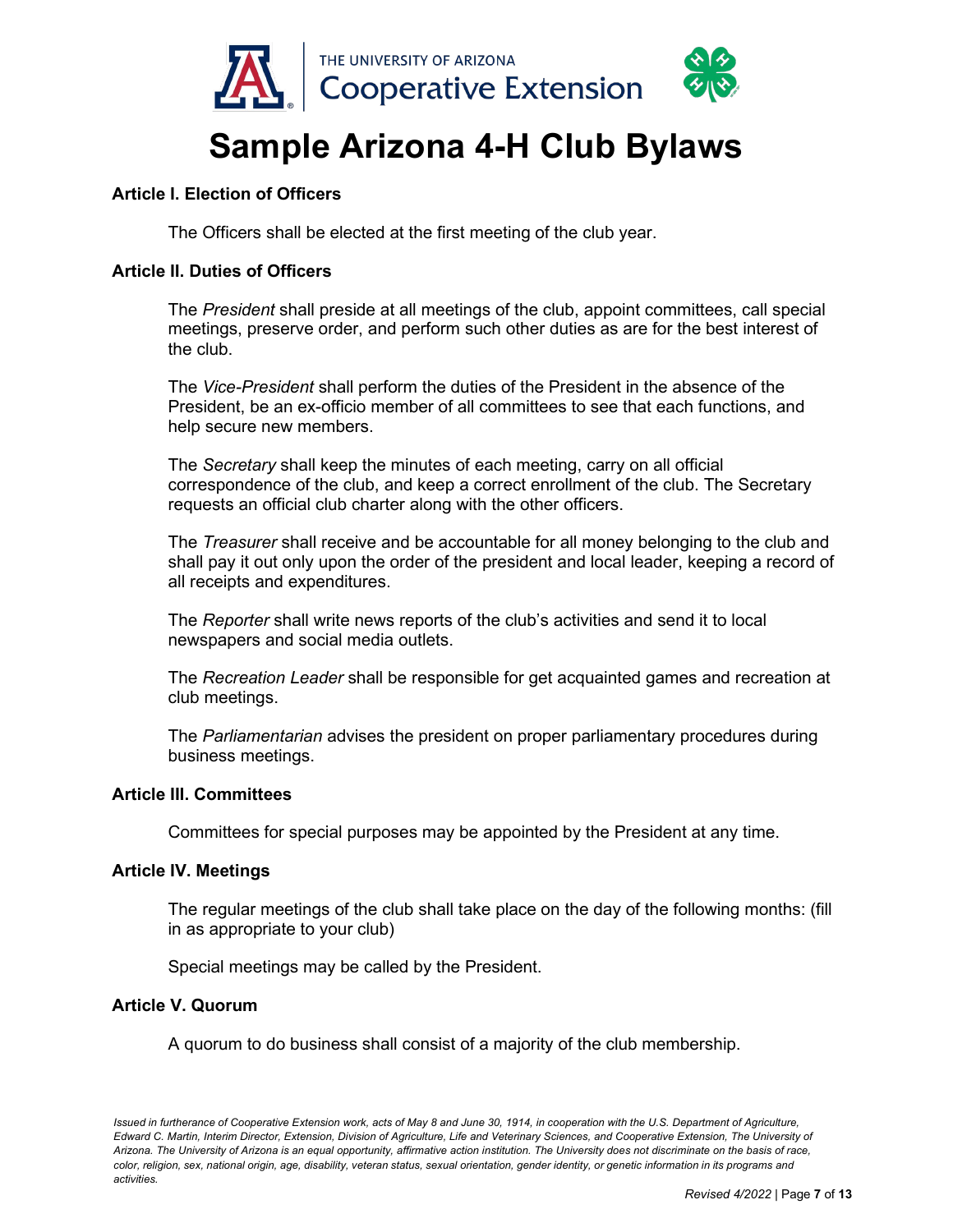

# **Article VI. Order of Business at Club Meetings**

- 1. Business Meeting
	- a. Call to order by the president
	- b. Song (optional)
	- c. Pledges
	- d. Roll call
	- e. Introduction of guests
	- f. Reading and approval of the minutes from the previous meeting
	- g. Treasurer's report
	- h. Report of committees
	- i. Report of project groups
	- j. Unfinished business
	- k. New business
- 2. Program (Examples)
	- a. Team or individual demonstrations / illustrated talks
	- b. Guest speaker
	- c. Work session demonstration posters, judging activity, project records, etc.
- 3. Social and recreational period this time should be devoted to games, social interaction, and a general good time.
- 4. Adjourn

# **Article VII. Club Member Completion Requirements**

Completion requirements at a local club level may deal with project record completion and participation in other activities such as demonstrations or meeting attendance.

# **Article VIII. Club Program**

A club program for the year will be developed, written and adopted by the club at the second meeting of the year. A copy should be sent to the Cooperative Extension Office. A sample outline is provided with charter applications.

# **Article IX. Rules of Order**

Robert's Rules of Order shall govern the meetings of this club.

# **Article X. Amending By-Laws**

These by-laws may be amended by two-thirds vote of the members present at any regular meeting.

# **Article XI. Dissolution of Club**

Upon consideration of dissolution, the \_\_\_\_\_\_\_\_\_\_\_\_\_\_\_\_\_\_\_\_4-H Club will inform the 4-H<br>Youth Development Agent of \_\_\_\_\_\_\_\_\_\_\_\_\_\_\_\_\_\_\_County as to their desire and Youth Development Agent of conformance to the following procedure:

The **The 2008** 4-H Club shall be terminated and dissolved by majority vote of the membership in favor of dissolution and termination of the 4-H club. Upon dissolution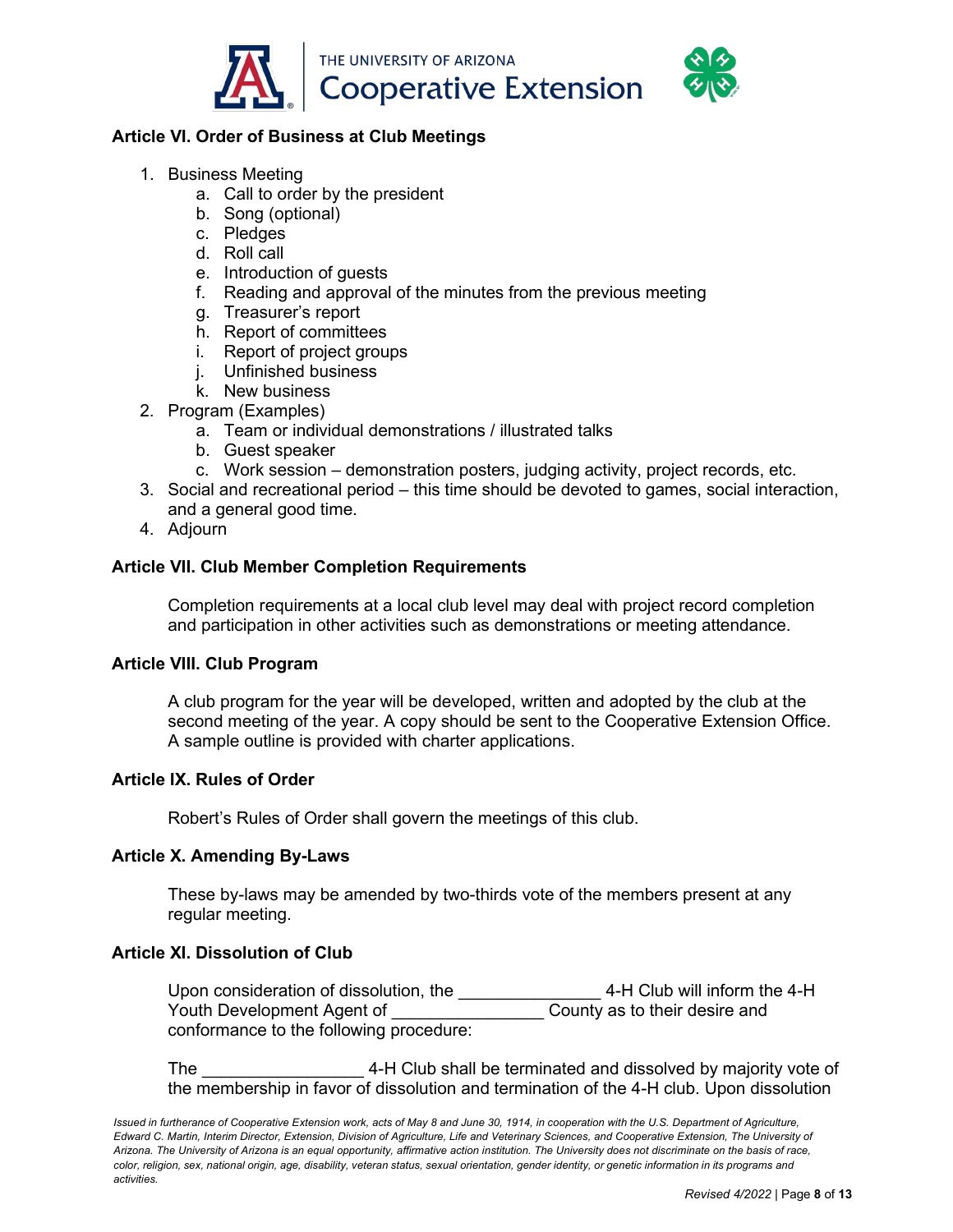

and termination of the \_\_\_\_\_\_\_\_\_\_\_\_\_\_\_\_\_\_4-H Club for any reason, the officers shall take full account of the \_\_\_\_\_\_\_\_\_\_\_\_\_\_\_ 4-H Club's assets and liabilities, and shall liquidate the assets as promptly as is consistent with obtaining the fair value thereof, and shall apply and distribute the proceeds therefrom in the following order:

a. To the payment of the debts and liabilities of the 4-H Club.

b. To the setting up of any reserves which the officers may deem necessary for any contingent or unforeseen liabilities or obligations of the \_\_\_\_\_\_\_\_\_\_\_\_\_ 4-H Club; and such reserves shall be paid over by the treasurer to an escrow account designated by the officers to be held for the purpose of distributing such reserves and payment of any such contingencies; at the expiration of such period as the officers of the

\_\_\_\_\_\_\_\_\_\_\_\_\_\_ 4-H Club may deem advisable, the balance shall be transferred to the designated County Extension Agent who will distribute as hereinafter provided.

c. The balance remaining shall be distributed to the The Sounty 4-H Council for the purpose of program development directly relating to the enrichment of the quality of life of 4-H youth and volunteer 4-H adult leaders.

d. In the event that the **EXACCOUNTED COUNTY 4-H Council does not qualify for** funds or does not exist at the time of dissolution and termination of the 4-H Club, the balance remaining shall be distributed to the Arizona 4-H Youth Foundation.

Each of the members, leaders and the County Extension Office shall be furnished with a statement prepared by the \_\_\_\_\_\_\_\_\_\_\_\_\_\_\_\_ 4-H Club setting forth the assets, liabilities, and distribution upon complete liquidation. Upon compliance with the foregoing terms and manner of distribution, the **ACCO 4-H Club shall cease.** 

# **SIGNATURES OF CERTIFICATION**

We, the undersigned 4-H members and volunteer 4-H leaders, agree with the above bylaws governing the  $4-H$  Club.

Date accepted or amended by local club:  $\Box$ 

Signatures: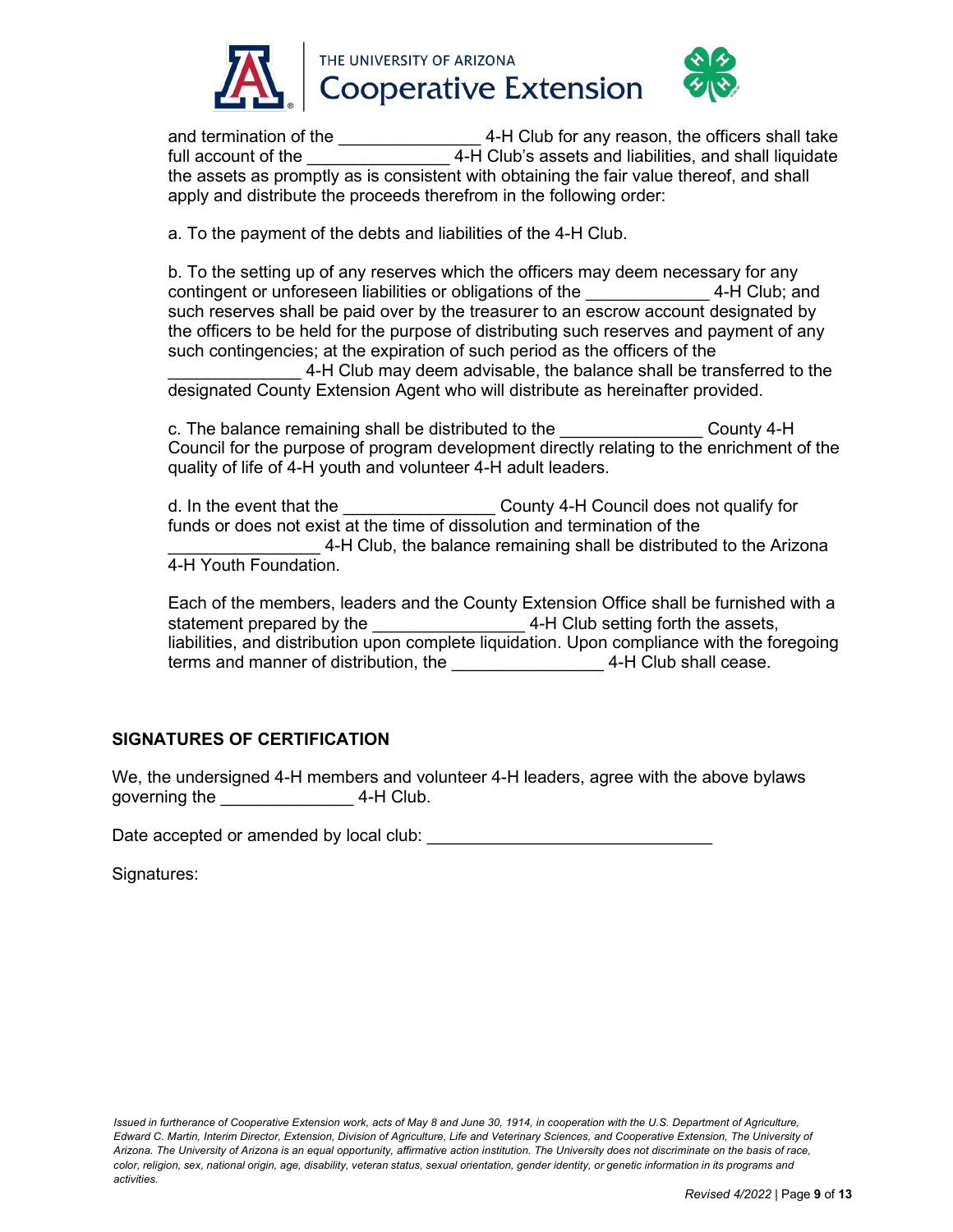

# **Sample 4-H Club Constitution**

### **Article I. Name**

The name of our club shall be  $\overline{a}$  4-H Club.

### **Article II. Purpose**

This club will work with boys and girls to help them grow into productive, contributing members of our society. The club will offer fun, active opportunities for personal learning and growth through club meetings, projects, hands-on learning, leadership opportunities, fairs, and activities.

### **Article Ill. Policies**

The club will hold meetings that will include business, social, recreation, and learning activities. A simple majority (one-half plus one) must be present to conduct official business of the club.

#### **Article IV. Membership**

**Section A.** This club will follow the current Arizona 4-H policy requirements that define eligibility age for membership. Any youth, without regard to race, color, religion, sex, national origin, age, disability, veteran status, sexual orientation, gender identity, or genetic information will be accepted as a member. This club will accept a maximum number of members each year. Once capacity is met, enrollment will be closed until a vacancy occurs.

**Section B.** This club will work with Clover Kids, as well as project members, age 9 through age 18 as of January 1st of the current year. Clover Kids will be part of the total club but will have separate activity-based learning that is appropriate for their age group.

**Section C.** To become a member, you must complete an enrollment form each year with your parent/guardian signature and agree to abide by the rules defined by the club and the Arizona and the County 4-H programs. You must make a commitment to follow the values stated in the 4-H Club Member Pledge.

**Section D.** Members must attend 75% of the club meetings to remain in good standing and to be permitted to exhibit or be judged in 4-H events at the county fair. Members are required to call in advance when they are unable to attend meetings. The officers and Advisors will review all reasons for absences at meetings and determine whether a member is to be kept on the roster.

#### **Article V. Officers, Elections, and Duties**

**Section A.** This club will have the following officers: President, Vice President, Secretary, Treasurer, Recreation Leader, Historian, News Reporter, Community Service Leader and Webmaster.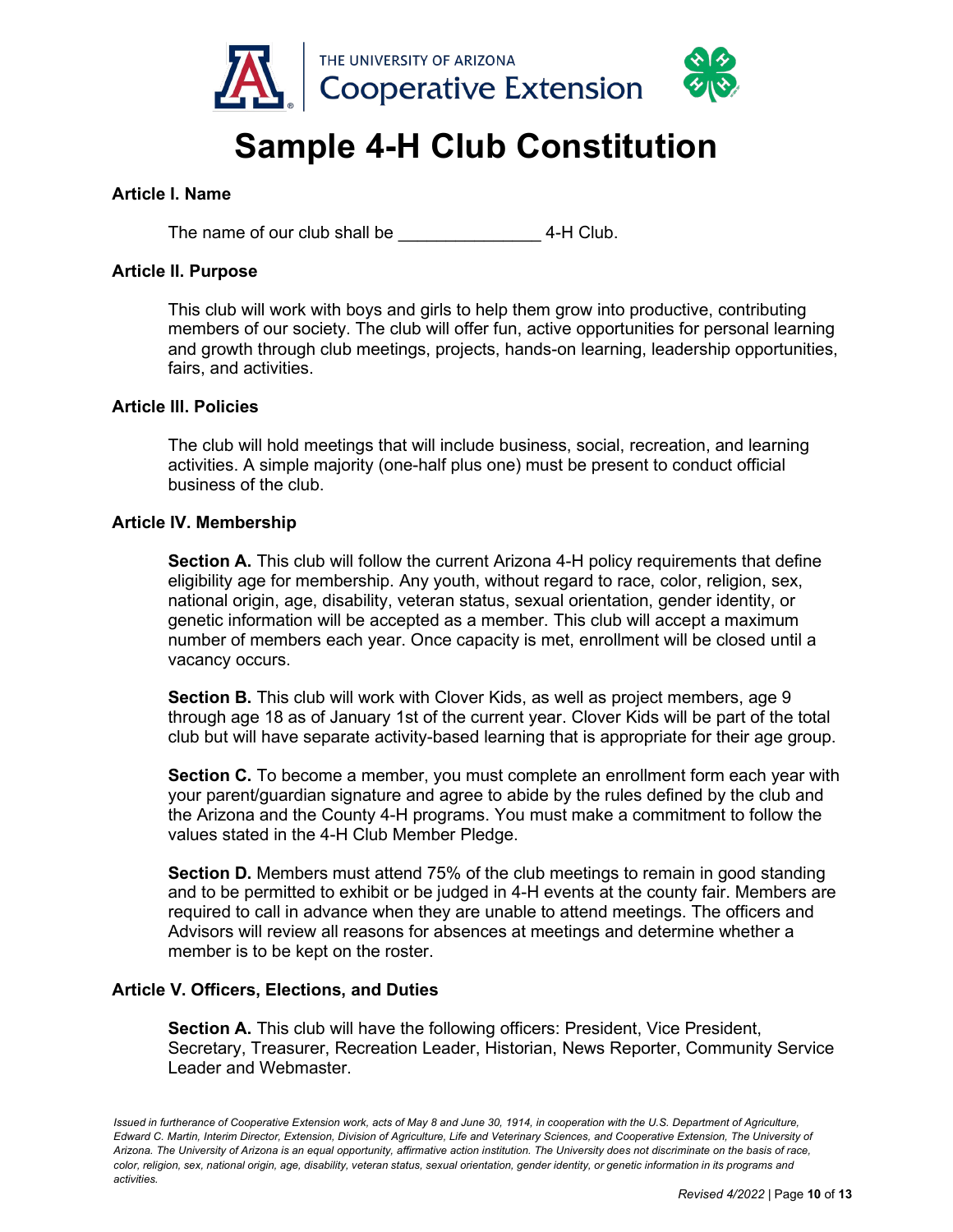

**Section B.** Officers shall be elected annually.

**Section C.** A nominating committee of 3-5 members will be appointed by the current president one month prior to elections. The nominating committee will identify at least one member in good standing for each of the officer positions. The slate of candidates will be presented to the member for vote along with a call or additional nominations from the floor. A simple majority vote will confirm each office.

**Section D.** Officers shall perform duties as defined in the 4-H officer guides and/or resources. The club will vote on vacancies at the next club meeting.

### **Article VI. Committees**

**Section A. Executive Committee.** The Executive committee will be made up of President, Vice President, Secretary, and Treasurer. The duties of this committee are to handle any business decisions that must be made prior to the next regular business meeting. The club members may also delegate decisions to this group.

**Section B. Standing Committees.** Standing committees are appointed by the club president and serve as long as needed. The committee will consist of a chair, and enough members to get the task completed.

### **Article VII. Meetings**

**Section A.** This club will meet a minimum of five times per year. A calendar of meeting dates, times, and locations will be distributed to members.

**Section B.** Members will be given an excused absence for illness and other reasons. Members are to contact an advisor or officer, prior to the meeting and share why they are unable to attend the meeting.

# **Article VIII. Enrollment and Registrations**

Annually, members are required to complete a variety of enrollment, registration forms and other paperwork in order to participate in 4-H activities and events such a project judging, fairs, clinics, workshops, camps, and awards. It is each member's responsibility to meet the deadline for completion of these forms. Failure to complete the materials in a timely manner may result in "non-participation" in the activity.

#### **Article IX. Amendments**

The constitution may be amended at any regular meeting by a two-thirds majority of votes cast, providing notice has been given at the previous meeting.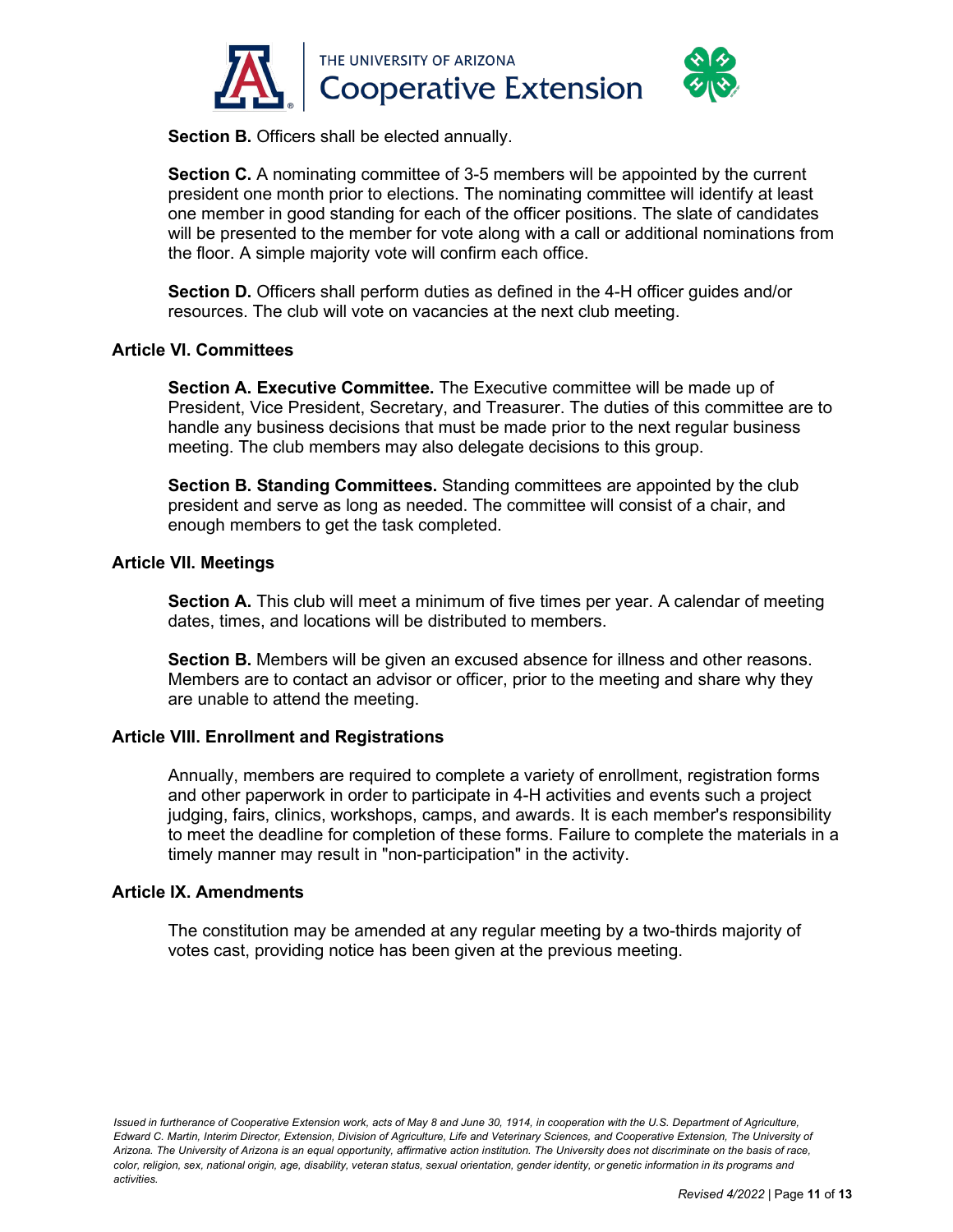

# **Group Serving One Race (AAP-2)**

### **This form is to be filled out ONLY by groups or clubs serving one race, yet existing in an area having more than one race in its population.**

The Civil Rights Act, Title VI, requires that Extension personnel, particularly 4-H Club Leaders, make every reasonable effort to encourage participation by other races. Reasonable effort would include:

Advertising through the local paper, radio, or TV so that all individuals learn about Extension programs and have an opportunity to participate. You should retain a copy of the newsletter, flyer or paper used to reach individuals for documentation purposes. You may also make personal visits or write personal letters of invitation. Any written material must clearly state: *"Extension programs are equal opportunity, affirmative action programs open to all individuals regardless of race, color, religion, sex, national origin, age, disability, veteran status, sexual orientation, gender identity, or genetic information."*

The following is to be filled out and sent to the County Extension Faculty member with the enrollment sheet for your club:

| Name of 4-H Club/Group:                                                                                                                      |  |  |
|----------------------------------------------------------------------------------------------------------------------------------------------|--|--|
| What are the geographic boundaries of the area your club serves?                                                                             |  |  |
|                                                                                                                                              |  |  |
| Are there minority individuals residing in the area served by your club? $\square$ Yes<br>- No                                               |  |  |
| Did you and/or your members make all reasonable efforts to contact minority individuals to<br>invite them to participate? $\Box$ Yes<br>⊟ No |  |  |
| The following efforts were used:                                                                                                             |  |  |
| $\Box$ All available mass media                                                                                                              |  |  |
| <b>Personal letters</b>                                                                                                                      |  |  |
| $\Box$ Personal visits                                                                                                                       |  |  |
| Please indicate any additional efforts you have made to interest or enroll minority individuals:                                             |  |  |

I have read the Instructions for Clubs regarding compliance with the Civil Rights Act of 1964 and certify that this club is open to individuals without regard to race, color, religion, sex, national origin, age, disability, veteran status, sexual orientation, gender identity, or genetic information.

| Name:      | Title: |
|------------|--------|
| Signature: | Date   |